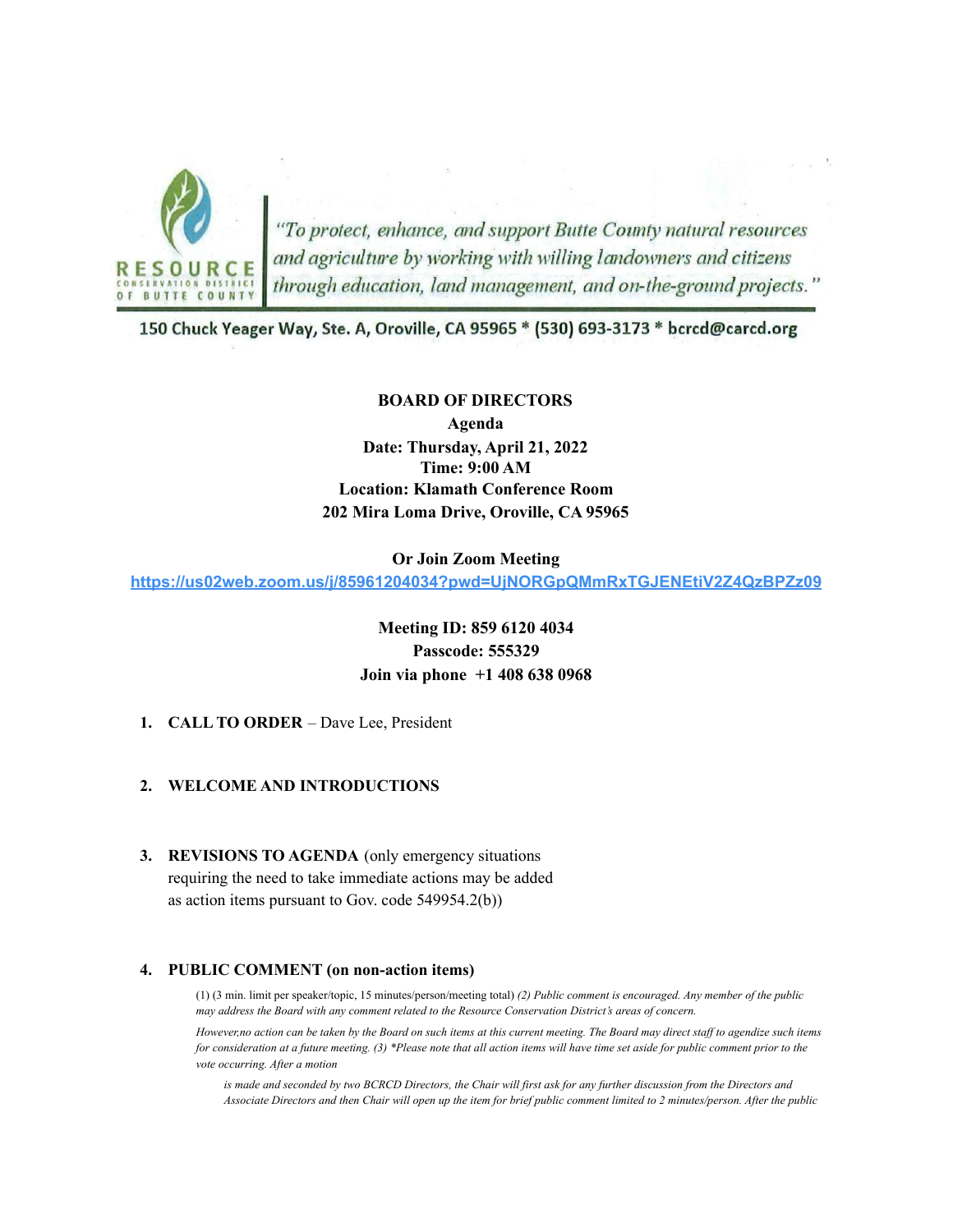## **CONSENT AGENDA:**

- a) Teleconferencing Requirements of the Brown Act AB 361 BCRCD Resolution 01202022 Extension
- b) Review and approval of the minutes of the BOD meeting held 3/17/2022

# **5. ACTION ITEMS –** Dave Lee, President

- a) Review and approval of Financials/ Accounts Payable- Colleen Hatfield
- b) SDRMA Property/ Liability Early Budget Estimates- Colleen Hatfield
- c) 401k application with TransAmerica update -Thad Walker
- d) Review of Audit of Financial Statements: fiscal year ending June 30, 2019 -Colleen Hatfield
- e) Letter providing information to lawmakers re impacts of AB 1717 Wolfy Rougle
- f) CAARCD sign on letter for support of AB 1902, Capacity Buiding funds and revisions to Division 9- Colleen Hatfield
- g) Agreement with Plumas Corp for wetland delineation survey and report for Butte Creek House Meadow Restoration- Thad Walker
- h) Agreement with Alta Archaeological Consulting LLC for Phoenix VMP and Loafer Creek LLC -Dallas Koller
- i) Supplemental Project Agreement (SPA) with Plumas National Forest for Concow Resilience Project - Wolfy Rougle
- j) Agreement with Contractor for Cultural Resource Survey/ Report for Upper Butte Creek Forest Health NEPA - Wolfy Rougle
- k) Agreement with Contractor for Wildlife Survey/ Report for Upper Butte Creek Forest Health NEPA - Wolfy Rougle
- l) 2022 Agreement Extension and SPAs with CSU Enterprises for natural resources project assistance (botany and forest stand exams for Upper Butte Creek Forest Health NEPA) - Wolfy Rougle
- m) Next Board of Directors Meeting Thursday, May 19th, 2022 at 9:00 AM, Location: Klamath Conference Room 202 Mira Loma Drive, Oroville, CA 95965

# **6. RCD PROJECTS AND PROGRAMS**

a) Staff Updates

# **7. PARTNERS' REPORTS (** 5 minute limit per group)

- a) Natural Resource Conservation Service (NRCS)
- b) Butte County departments